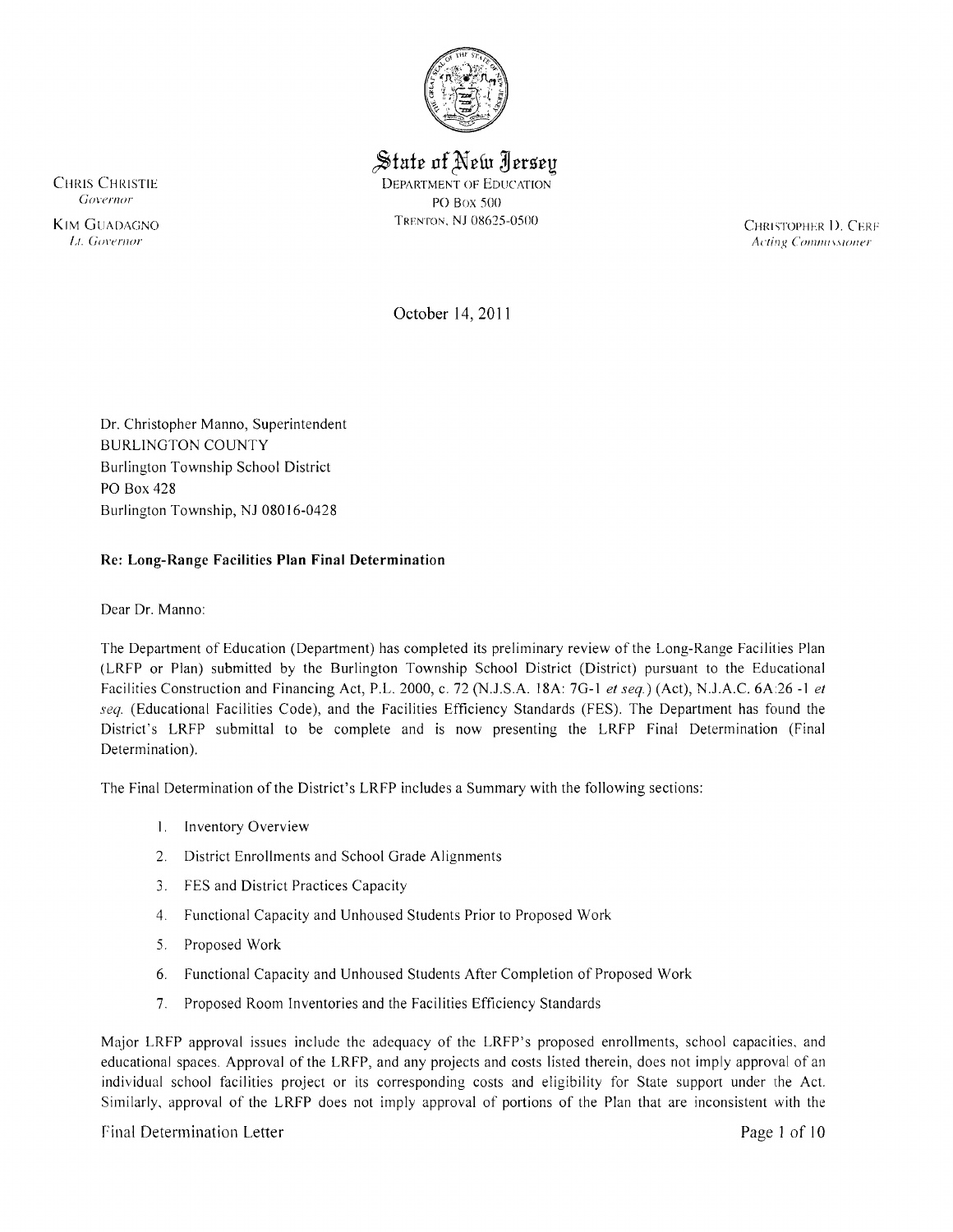Department's FES and proposed building demolition or replacement. Determination of preliminary eligible costs and final eligible costs will be made at the time of the approval of a particular school facilities project pursuant to N.J .SA 18A:7G-5. The District must submit a feasibility study as part of the school facilities project approval process, pursuant to N.J .S.A. 18A:7G-7b, to support proposed building demolition or replacement. The feasibility study should demonstrate that a building might pose a risk to the safety of the occupants after rehabilitation or that rehabilitation is not cost-effective.

Following the approval of the LRFP, the District may submit an amendment to the approved LRFP for Department review. Unless and until an amendment to the LRFP is submitted to and approved by the Commissioner of the Department pursuant to N.J.S.A. 18A:7G-4(c), the approved LRFP shall remain in effect. The District may proceed with the implementation of school facilities projects that are consistent with the approved LRFP whether or not the school facilities project contains square footage that may be ineligible for State support.

We trust that this document will adequately explain the Final Determination and allow the District to move forward with the initiation of projects within its LRFP. Please contact Glenn Ferguson at the Office of School Facilities at (609) 943.5674 with any questions or concerns that you may have.

Sincerely,

Bemard P. Ruth.

Bernard E. Piaia, Jr. Director

Enclosure

c: Christopher D. Cerf, Acting Commissioner Peggy Nicolosi, Burlington County, Executive County Superintendent Bernard E. Piaia, Director, School Facilities, Office of the Chief of Staff Susan Kutner, Director, Policy and Planning, School Facilities, Office of the Chief of Staff Glenn Ferguson, County Manager, School Facilities, Office of the Chief of Staff

Final Determination Letter and the state of the state of the Page 2 of 10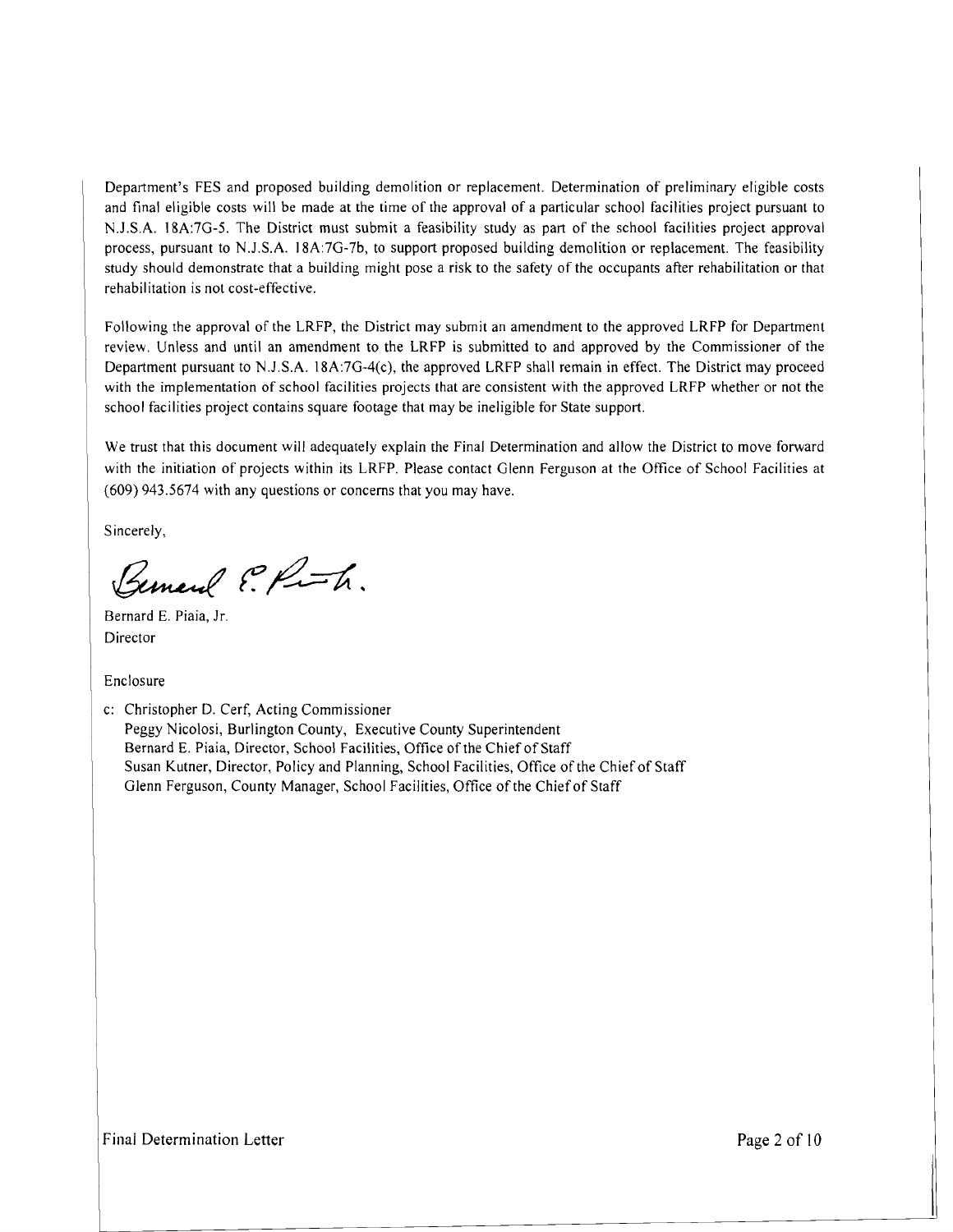# LONG-RANGE FACILITIES PLAN

# **Final Determination Summary**

# Burlington Township School District

The Department of Education (Department) has completed its review of the Long-Range Facilities Plan (LRFP or Plan) submitted by the Burlington Township School District (District) pursuant to the Educational Facilities Construction and Financing Act, P.L. 2000, c.72 (N.J.S.A. 18A:7G-1 *et seq.*) (Act), N.J.A.C. 6A:26-1 et seq. (Educational Facilities Code), and the Facilities Efficiency Standards (FES).

This is the Department's Final Determination Summary (Summary) of the LRFP. The Summary is based on the standards set forth in the Act, the Educational Facilities Code, the FES, District entered data in the LRFP and Project Application and Tracking System (LRFP website), and District supplied supporting documentation. The Summary consists of seven sections. The referenced reports in *italic* text are standard LRFP reports available on the Department's LRFP website.

### 1. Inventory Overview

The District provides services for students in grades PK4-12. The predominant existing school grade configuration is PK4-12. The predominant proposed school grade configuration is PK4-12. The District is classified as an "Under 55" district for funding purposes.

The District identified existing and proposed schools, sites, buildings, playgrounds, playfields, and parking lots in its LRFP. The total number of existing and proposed district-owned or leased schools, sites, and buildings are listed in Table I. A detailed description of each asset can be found in the LRFP website report titled *"Site Asset Inventory Report.*"

|                                                      | <b>Existing</b> | Proposed |
|------------------------------------------------------|-----------------|----------|
| Sites:                                               |                 |          |
| Total Number of Sites                                |                 |          |
| Number of Sites with no Buildings                    |                 |          |
| Number of Sites with no Instructional Buildings      |                 |          |
| <b>Schools and Buildings:</b>                        |                 |          |
| <b>Total Number of Schools</b>                       |                 |          |
| Total Number of Instructional Buildings              |                 |          |
| Total Number of Administrative and Utility Buildings |                 |          |
| Total Number of Athletic Facilities                  |                 |          |
| Total Number of Parking Facilities                   |                 |          |
| Total Number of Temporary Facilities                 |                 |          |

### Table I: Inventory Summary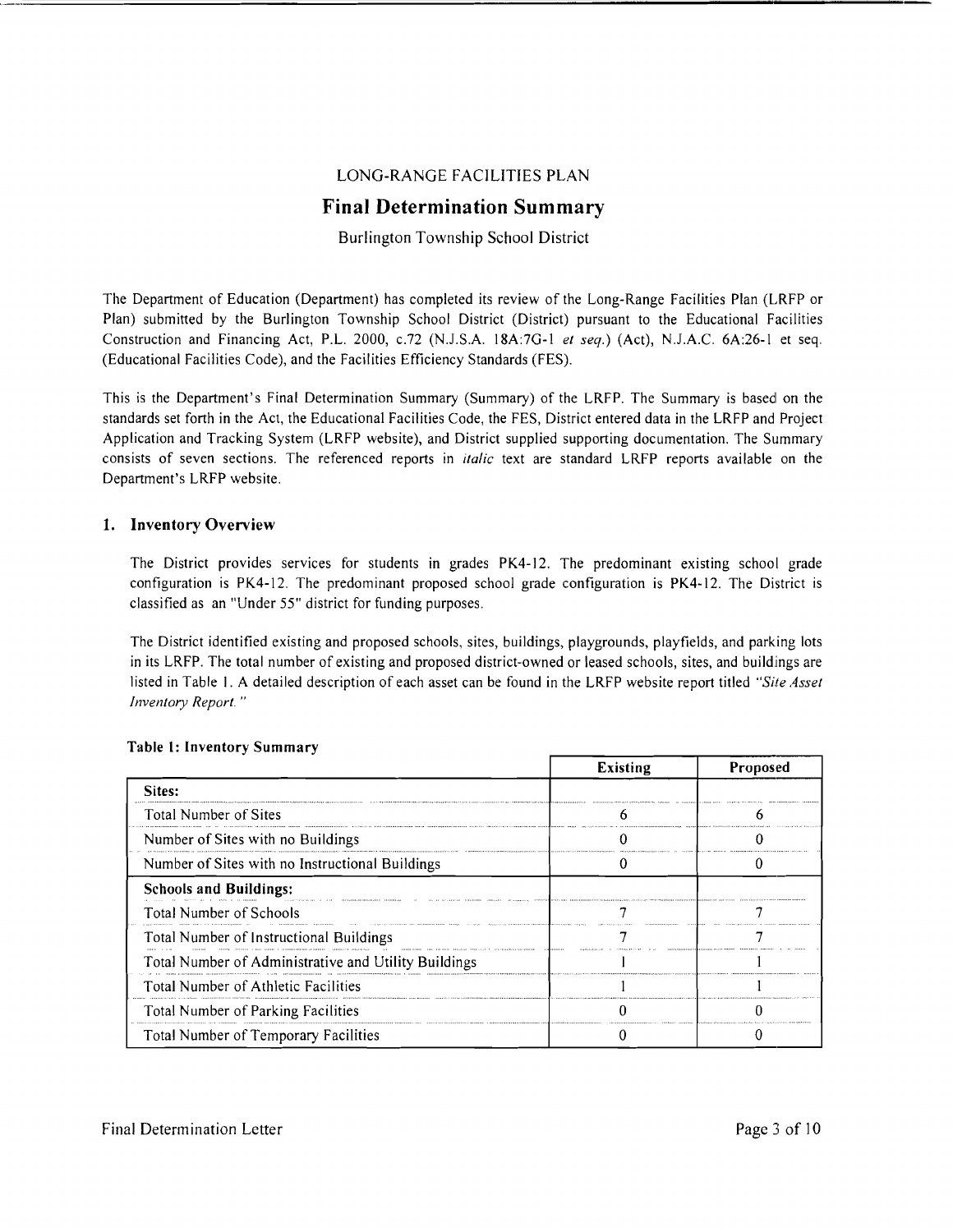As directed by the Department, incomplete school facilities projects that have project approval from the Department are represented as "existing" in the Plan. District schools with incomplete approved projects that include new construction or the reconfiguration of existing program space are as follows: N/A.

Major conclusions are as follows:

- The District is proposing to maintain the existing number of District-owned or leased sites.
- The District is proposing to maintain the existing number of District-owned or operated schools.
- The District is proposing to maintain the existing number of District-owned or leased instructional buildings. The District is proposing to maintain the existing number of District-owned or leased noninstructional buildings.

FINDINGS The Department has determined that the proposed inventory is adequate for review of the District's LRFP. However, the LRFP determination does not imply approval of an individual school facilities project listed within the LRFP. The District must submit individual project applications for project approval. If building demolition or replacement is proposed, the District must submit a feasibility study, pursuant to N.l.S.A. 18A:7G-7b, as part of the application for the specific school facil ities project.

# 2. District Enrollments and School Grade Alignments

The District determined the number of students, or "proposed enrollments," to be accommodated in the LRFP on a district-wide basis and in each school. The District's existing and proposed enrollments and the cohortsurvival projection provided by the Department on the LRFP website are listed in Table 2. Detailed information can be found in the LRFP website report titled *"Enrollment Projection Detail.* " Existing and proposed school enrollments and grade alignments can be found in the report titled *"Enrollment and School Grade Alignment."* 

|                             | <b>Actual Enrollments</b><br>2008 | <b>District Proposed</b><br><b>Enrollments</b> | Department's LRFP<br><b>Website Projection</b> |
|-----------------------------|-----------------------------------|------------------------------------------------|------------------------------------------------|
| Grades K-12:                |                                   |                                                |                                                |
| Grades K-5, including SCSE  | 1860                              | 2203                                           | 2333                                           |
| Grades 6-8, including SCSE  | 1005                              | 1110                                           | 1130                                           |
| Grades 9-12, including SCSE | 1106                              | 1340                                           | 1359                                           |
| Totals K-12                 | 3971                              | 4653                                           | 4822                                           |
| Pre-Kindergarten:           |                                   |                                                |                                                |
| Pre-Kindergarten, Age 3     |                                   |                                                |                                                |
| Pre-Kindergarten, Age 4     | วกว                               | l 14                                           |                                                |
| Pre-Kindergarten, SCSE      |                                   |                                                |                                                |

#### Table 2: Enrollment Comparison

*"seSE" Self-Contained SpeCial Education* 

Major conclusions are as follows:

The District did not elect to use the Department's LRFP website projection. Supporting documentation was submitted to the Department as required to justify the proposed enrollments.

### Final Determination Letter **Page 4 of 10**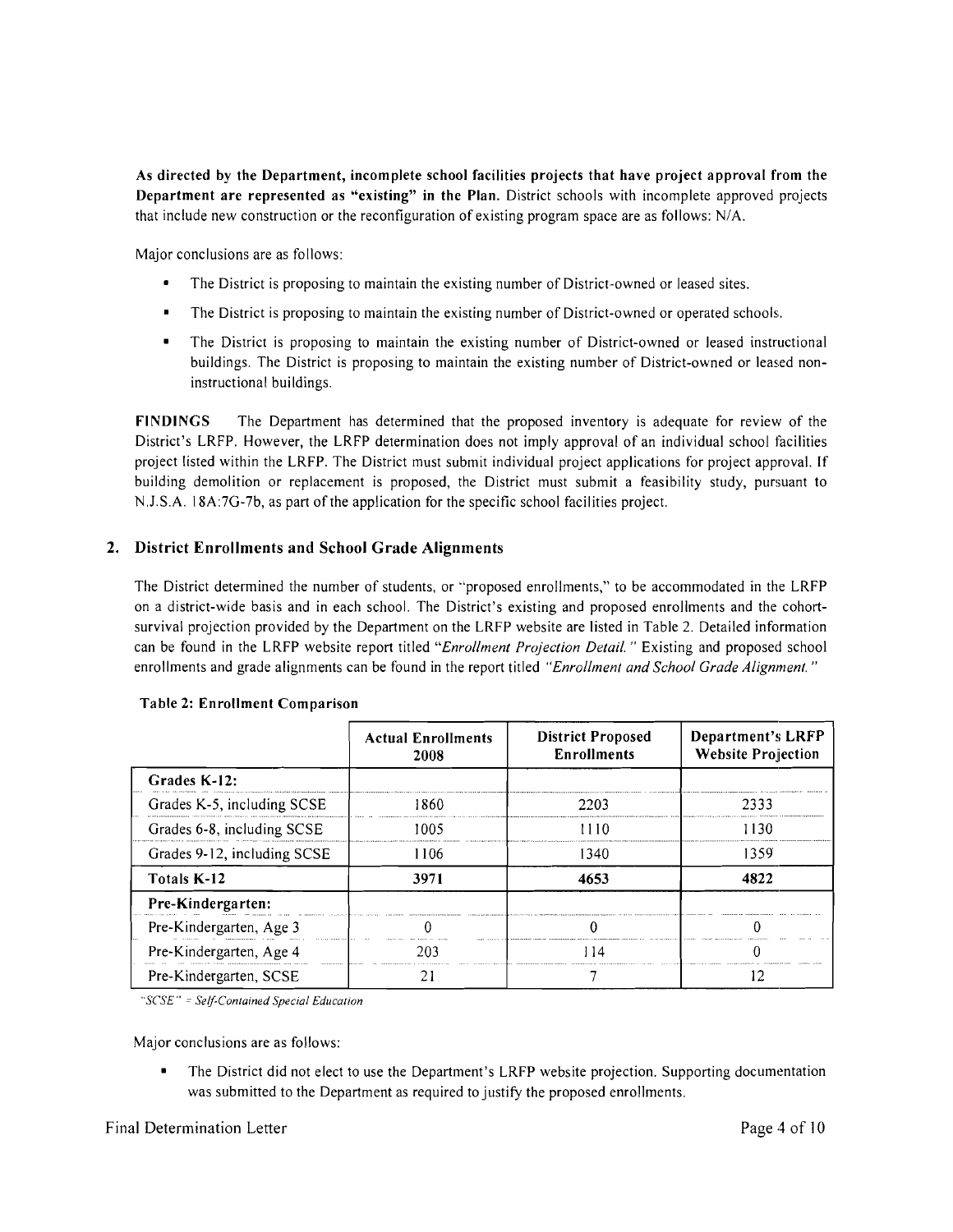- $\blacksquare$ The District is planning for increasing enrollments.
- The District is not an ECPA (Early Childhood Program Aid) District.

FINDINGS The Department has determined that the District's proposed enrollments are supportable for review of the District's LRFP. The Department will require a current enrollment projection at the time an application for a school facilities project is submitted incorporating the District's most recent Fall Enrollment Report in order to verify that the LRFP's planned capacity is appropriate for the updated enrollments.

# 3. FES and District Practices Capacity

The proposed room inventories for each school were analyzed to determine whether the LRFP provides adequate capacity for the proposed enrollments. Two capacity calculation methods, called *"FES Capacity"* and *"District Practices Capacity,* " were used to assess existing and proposed school capacity in accordance with the FES and District program delivery practices. A third capacity calculation, called *"Functional Capacity, "*  determines Unhoused Students and potential State support for school facilities projects. Functional Capacity is analyzed in Section 5 of this Summary.

- *FES Capacity* only assigns capacity to pre-kindergarten *(if district-owned or operated),* kindergarten, general, and self-contained special education classrooms. No other room types are considered to be capacity-generating. Class size is based on the FES and is prorated for classrooms that are sized smaller than FES classrooms. FES Capacity is most accurate for elementary schools, or schools with non-departmentalized programs, in which instruction is "homeroom" based. This capacity calculation may also be accurate for middle schools depending upon the program structure. However, this method usually significantly understates available high school capacity since specialized spaces that are typically provided in lieu of general classrooms are not included in the capacity calculations.
- *District Practices Capacity* allows the District to include specialized room types in the capacity calculations and adjust class size to reflect actual practices. This calculation is used to review capacity and enrollment coordination in middle and high schools.

A capacity utilization factor in accordance with the FES is included in both capacity calculations. A 90% capacity utilization rate is applied to classrooms serving grades K-8. An 85% capacity utilization rate is applied to classrooms serving grades 9-12. No capacity utilization factor is applied to preschool classrooms.

Table 3 provides a summary of existing and proposed district-wide capacities. Detailed information can be found in the LRFP website report titled *"FES and District Practices Capacity. "* 

|                                          | <b>Total FES Capacity</b> | <b>Total District Practices Capacity</b> |
|------------------------------------------|---------------------------|------------------------------------------|
| $(A)$ Proposed Enrollments               | 4774                      | 4774                                     |
| $(B)$ Existing Capacity                  | 4444                      | 5246                                     |
| <i>Existing Capacity Status (B)-(A)</i>  | -329                      | 472                                      |
| (C) Proposed Capacity                    | 4206                      | 4983                                     |
| <i>*Proposed Capacity Status (C)-(A)</i> | -567                      | 209                                      |

### Table 3: FES and District Practices Capacity Summary

\* Positive numbers signify surplus capacity; negative numbers signify inadequate capacity. Negative values for District *Practices capacity are acceptable if proposed enrollments do not exceed 100% capacity utilization.*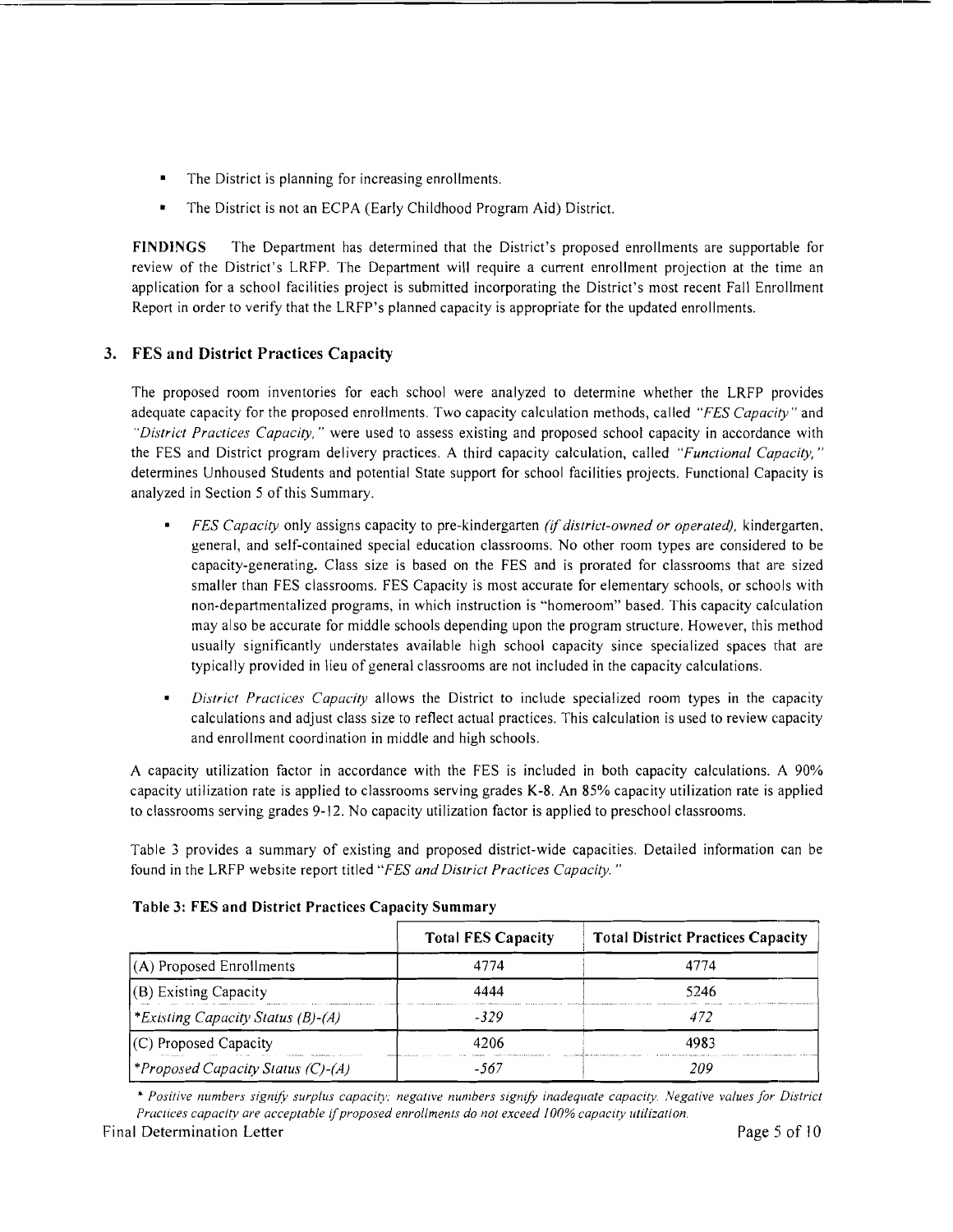Major conclusions are as follows:

- The District has appropriately coordinated proposed school capacities and enrollments in the LRFP.
- Adequate justification has been provided by the District if capacity for a school deviates from the proposed enrollments by more than 5%.

**FINDINGS** The Department has determined that the proposed District capacity, in accordance with the proposed enrollments, is adequate for review of the District's LRFP. The Department will require a current enrollment projection at the time an application for a school facilities project is submitted, incorporating the District's most recent Fall Enrollment Report, in order to verify that the LRFP's planned capacity meets the District's updated enrollments.

### **4. Functional Capacity and Unhoused Students Prior to Proposed Work**

*Functional Capacity* was calculated and compared to the proposed enrollments to provide a preliminary estimate of Unhoused Students and new construction funding eligibility. Functional Capacity is the adjusted gross square footage of a school building *(total gross square feet minus excluded space)* divided by the minimum area allowance per Full-time Equivalent student for the grade level contained therein. Unhoused Students is the number of students projected to be enrolled in the District that exceeds the Functional Capacity of the District's schools pursuant to N.J.A.C. 6A:26-2.2(c).

*"Excluded Square Feet"* in the LRFP Functional Capacity calculation includes (I) square footage exceeding the FES for any pre-kindergarten, kindergarten, general education, or self-contained special education classroom; (2) grossing factor square footage *(corridors, stairs, mechanical rooms, etc.)* that exceeds the FES allowance, and (3) square feet proposed to be demolished or discontinued from use. Excluded square feet may be revised during the review process for individual school facilities projects.

Table 4 provides a preliminary assessment of Functional Capacity, Unhoused Students, and Estimated Maximum Approved Area for the various grade groups in accordance with the FES. Detailed information concerning the calculation and preliminary excluded square feet can be found in the LRFP website reports titled *"Functional Capacity and Unhoused Students"* and *"Functional Capacity Excluded Square Feet. "* 

|                      | Α<br>Proposed<br>Enrollment | Estimated<br>Existing<br>Functional<br>Capacity | $C = A-B$<br>Unhoused<br>Students | D<br>Area<br>Allowance<br>(gsf/students) | $E = C \times D$<br><b>Estimated Maximum</b><br>Approved Area for<br><b>Unhoused Students</b> |
|----------------------|-----------------------------|-------------------------------------------------|-----------------------------------|------------------------------------------|-----------------------------------------------------------------------------------------------|
| Elementary $(K-5)^*$ | 2203                        | 1747                                            | 455                               | 125.00                                   | 56966                                                                                         |
| Middle $(6-8)$       | 1110                        | 1285                                            |                                   | 134.00                                   |                                                                                               |
| High $(9-12)$        | 1340                        | 1551                                            |                                   | 151.00                                   |                                                                                               |
| Totals K-12          | 4774                        | 4583                                            |                                   |                                          |                                                                                               |

#### **Table 4: Functional Capacity and Unhoused Students Prior to Proposed Work**

*·Pre-kindergarten stlldents are not included in the calculations.*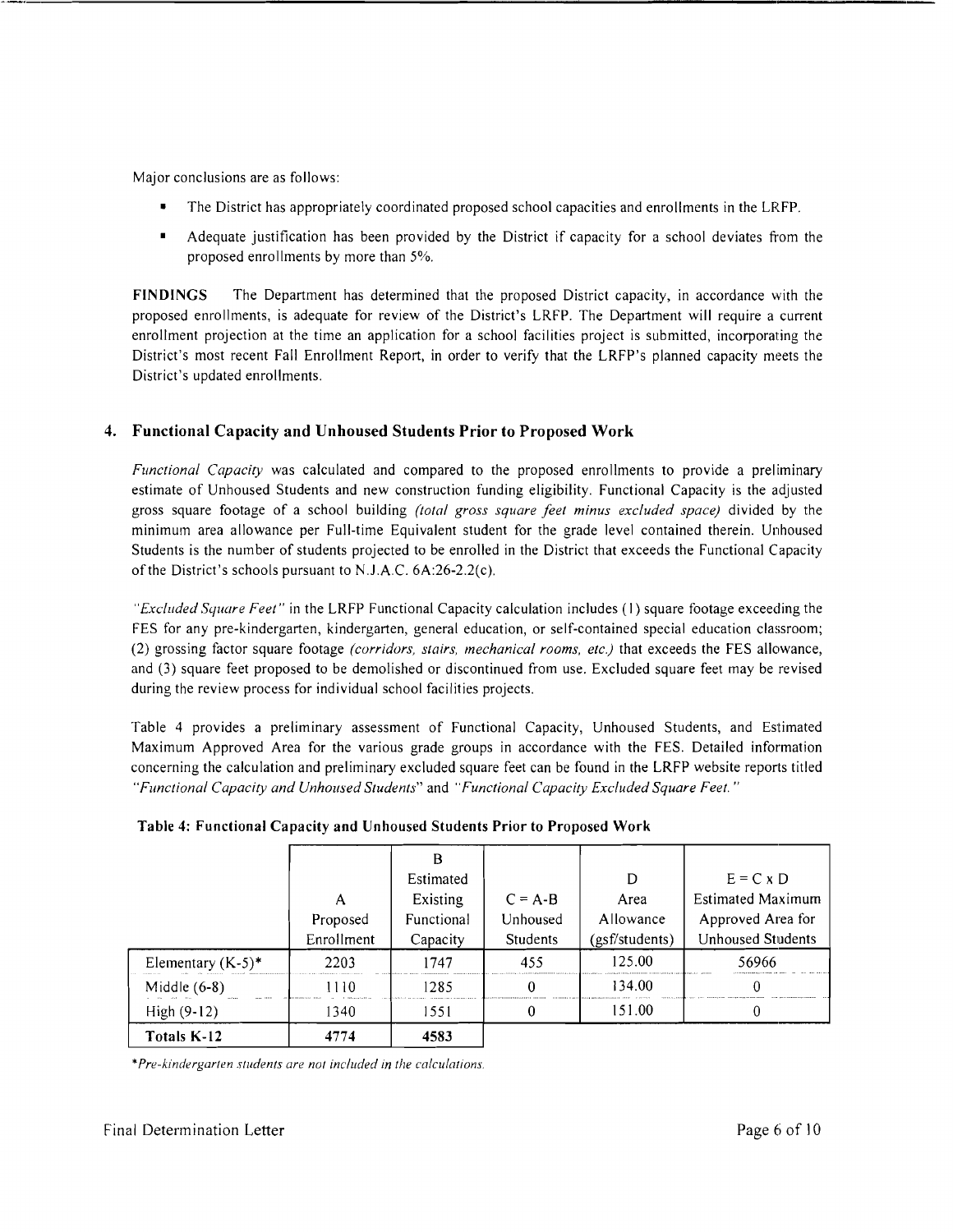Major conclusions are as follows:

- The calculations for "Estimated Existing Functional Capacity" do not include school facilities projects that have been approved by the Department but were not under construction or complete at the time of Plan submission.
- • The District, based on the preliminary LRFP assessment, does not have Unhoused Students for the following FES grade groups: Grades 6-8, 9-12.
- The District, based on the preliminary LRFP assessment, has Unhoused Students for the following FES grade groups: none selected.
- The District is not an ECPA district. Therefore, pre-kindergarten students are not included in the calculations. Unhoused pre-kindergarten self-contained special education students are eligible for State support. A determination of square footage eligible for State support will be made at the time an application for a specific school facilities project is submitted to the Department for review and approval.
- The District is not proposing to demolish or discontinue the use of existing District-owned instructional space. The Functional Capacity calculation excludes square feet proposed to be demolished or discontinued for the following FES grade groups: n/a.

FINDINGS Functional Capacity and Unhoused Students calculated in the LRFP are preliminary estimates. Justification for square footage in excess of the FES and the determination of additional excluded square feet, Preliminary Eligible Costs (PEC), and Final Eligible Costs (FEC) will be included in the review process for specific school facilities projects. A feasibility study undertaken by the District is required if building demolition or replacement is proposed per N.J.A.C. 6A:26-2.3(b)(I0).

# 5. Proposed Work

The District was instructed to review the condition of its facilities and sites and to propose corrective *"system"* and *"inventory"* actions in its LRFP. *"System"* actions upgrade existing conditions without changing spatial configuration or size. Examples of system actions include new windows, finishes, and mechanical systems. *"Inventory"* actions address space problems by removing, adding, or altering sites, schools, buildings and rooms. Examples of inventory actions include building additions, the reconfiguration of existing walls, or changing room use.

Table 5 summarizes the type of work proposed in the District's LRFP for instructional buildings. Detailed information can be found in the LRFP website reports titled *"Site Asset Inventory," "LRFP Systems Actions Summary,* " *and "LRFP Inventory Actions Summary. "* 

|  |  |  | Table 5: Proposed Work for Instructional Buildings |  |
|--|--|--|----------------------------------------------------|--|
|--|--|--|----------------------------------------------------|--|

| <b>Type of Work</b>                             | Work Included in LRFP |
|-------------------------------------------------|-----------------------|
| <b>System Upgrades</b>                          |                       |
| <b>Inventory Changes</b>                        |                       |
| Room Reassignment or Reconfiguration            |                       |
| <b>Building Addition</b><br><b>CALL 30 1979</b> |                       |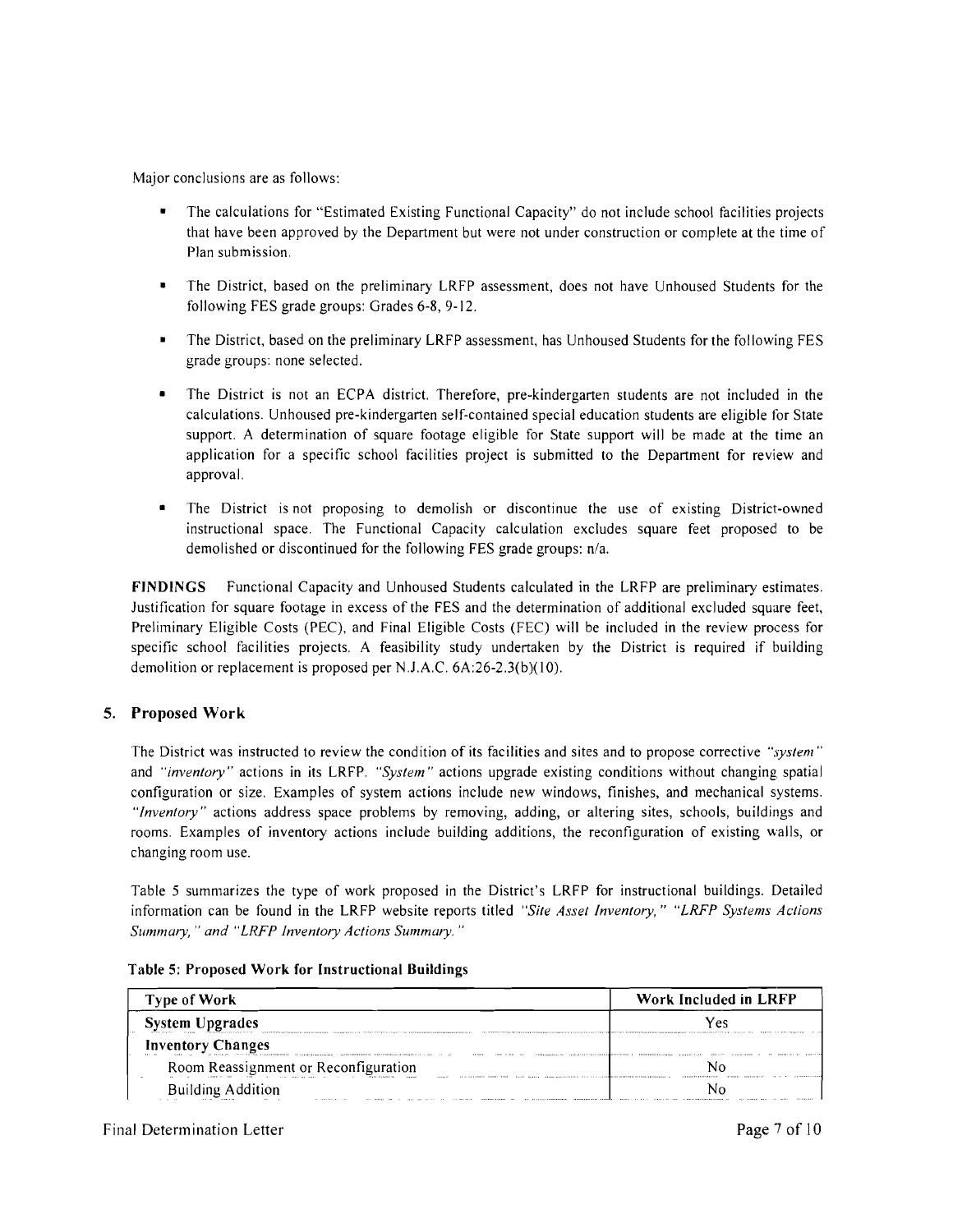#### **Table** 5: Proposed **Work** for **Instructional Buildings**

| A contractor | New Building<br>access to the constitution of the compact of the constitution of the constitution of the constitution of the constitution of the constitution of the constitution of the constitution of the constitution of the constitution<br>$-10 - 10 - 10 - 10 - 10 - 10 = 0$ | Nc         |
|--------------|-------------------------------------------------------------------------------------------------------------------------------------------------------------------------------------------------------------------------------------------------------------------------------------|------------|
|              | Partial or Whole Building Demolition or Discontinuation of Use<br>11.111<br>after the other<br>$111 - 11111$<br>$-$<br><br><br>Asset Ave.                                                                                                                                           | 100000<br> |
| New Site     |                                                                                                                                                                                                                                                                                     |            |

Major conclusions are as follows:

- The District has proposed system upgrades in one or more instructional buildings.
- The District has not proposed inventory changes, including new construction, in one or more instructional buildings.
- The District has not proposed new construction in lieu of rehabilitation in one or more instructional buildings.

Please note that costs represented in the LRFP are for capital planning purposes only. Estimated costs are not intended to represent preliminary eligible costs or final eligible costs of approved school facilities projects.

The Act (N.J.S.A. 18A:7G-7b) provides that all school facilities shall be deemed suitable for rehabilitation unless a pre-construction evaluation undertaken by the District demonstrates to the satisfaction of the Commissioner that the structure might pose a risk to the safety of the occupants even after rehabilitation or that rehabilitation is not cost-effective. Pursuant to N.J.A.C. 6A:26-2.3(b)(10), the Commissioner may identify school facilities for which new construction is proposed in lieu of rehabilitation for which it appears from the information presented that new construction is justified, provided, however, that for such school facilities so identified, the District must submit a feasibility study as part of the application for the specific school facilities project. The cost of each proposed building replacement is compared to the cost of additions or rehabilitation required to eliminate health and safety deficiencies and to achieve the District's programmatic model.

Facilities used for non-instructional or non-educational purposes are ineligible for State support under rhe Act. However, projects for such facilities shall be reviewed by the Department to determine whether they are consistent with the District's LRFP and whether the facility, if it is to house students (full or part time) conforms to educational adequacy requirements. These projects shall conform to all applicable statutes and regulations.

**FINDINGS** The Department has determined that the proposed work is adequate for review of the District's LRFP. However, Department approval of proposed work in the LRFP does not imply that the District may proceed with a school facilities project. The District must submit individual project applications with cost estimates for Department project approval. Both school facilities project approval and other capital project review require consistency with the District's approved LRFP.

### **6. Functional Capacity and Unhoused Students After Completion of Proposed Work**

The *Functional Capacity* of the District's schools *after* completion of the scope of work proposed in the LRFP was calculated to highlight any remaining Unhoused Students.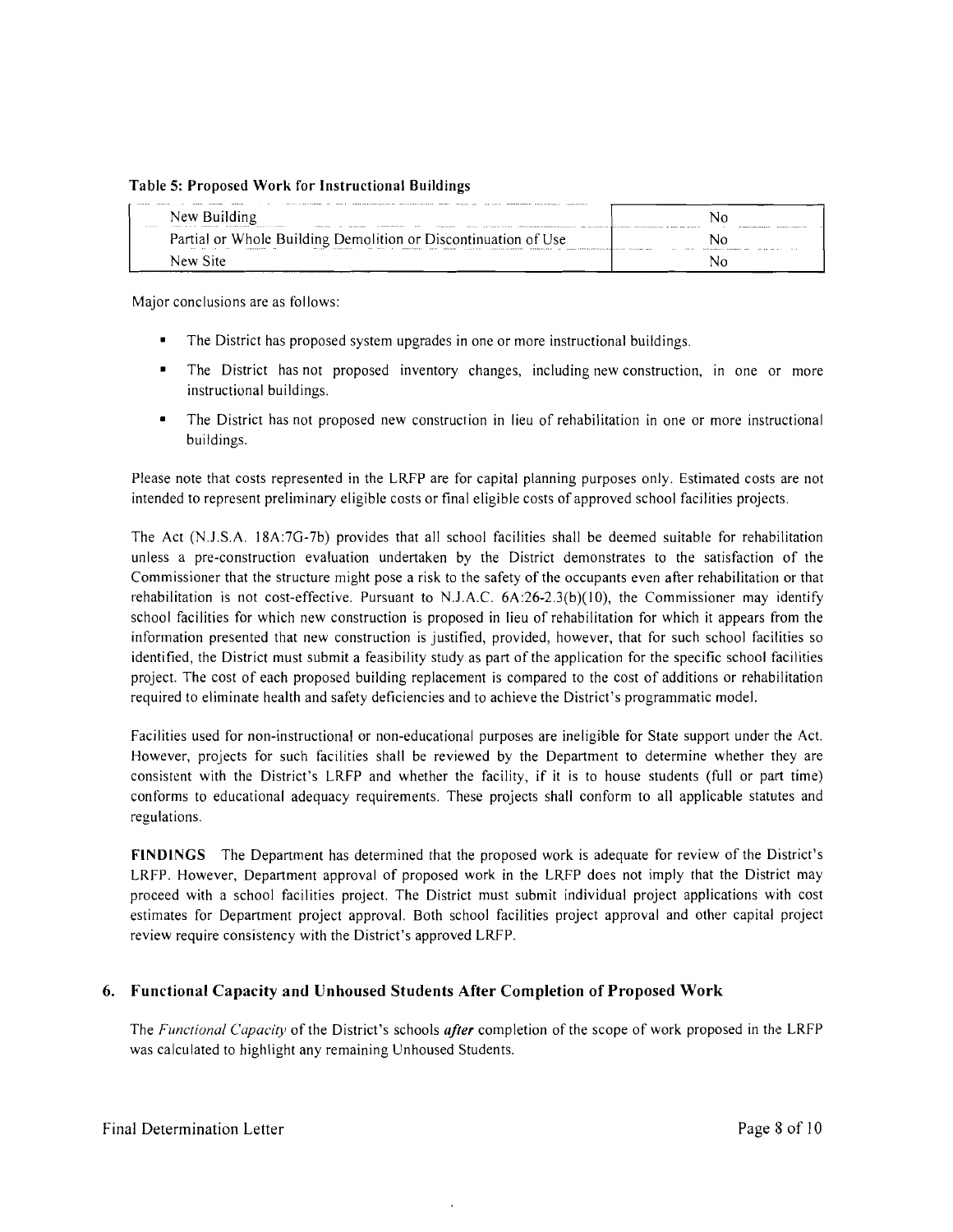Table 6 provides a preliminary assessment of Unhoused Students and Estimated Remaining Maximum Area after completion of new construction proposed in the LRFP, if applicable. Detailed information conceming the calculation can be found in the website report titled *"Functional Capacity and Unhoused Students."* 

|                      | Estimated     |            |                |                | Estimated       |
|----------------------|---------------|------------|----------------|----------------|-----------------|
|                      | Maximum       |            | Proposed       |                | Maximum Area    |
|                      | Approved Area |            | Functional     | Unhoused       | for Unhoused    |
|                      | for Unhoused  | Total New  | Capacity after | Students after | <b>Students</b> |
|                      | Students      | <b>GSF</b> | Construction   | Construction   | Remaining       |
| Elementary $(K-5)^*$ | 56.966        |            | 1747           | 455            | 56,966          |
| Middle $(6-8)$       |               |            | 1285           |                |                 |
| High (9-12)          |               |            | 1551           |                |                 |
| Totals K-12          |               |            | 4583           |                |                 |

Table 6: Functional Capacity and Unhoused Students After Completion of Proposed Work

*•Pre-kindergarten students are not included in the calculations.* 

Major conclusions are as follows:

- New construction is proposed for the following grade groups: *n*/a.
- Proposed new construction exceeds the estimated maximum area allowance for Unhoused Students prior to the completion of the proposed work for the following grade groups: *n/a.*
- • The District, based on the preliminary LRFP assessment, will have Unhoused Students after completion of the proposed LRFP work for the following grade groups: Grades K-5.

FINDINGS The Functional Capacity and Unhoused Students calculated in the LRFP are preliminary estimates. lustification for square footage in excess of the FES and the determination of additional excluded square feet, Preliminary Eligible Costs (PEC), and Final Eligible Costs (FEC) will be included in the review process for specific school facilities projects.

# 7. Proposed Room Inventories and the Facilities Efficiency Standards

The District's proposed room inventories for instructional buildings, or programmatic models, were evaluated to assess general educational adequacy and compliance with the FES area allowance pursuant to N.1.A.C. 6A:26-2.2 and 2.3. Major conclusions are as follows:

- The District is not proposing school(s) that will provide less square feet per student than the FES allowance. Schools proposed to provide less area than the FES are as follows: N/A.
- The District none selected proposing school(s) that exceed the FES square foot per student allowance.

FINDINGS The Department has reviewed the District's proposed room inventories and has determined that each is educationally adequate. If schools are proposed to provide less square feet per student than the FES, the District has provided a written justification indicating that the educational adequacy of the facility will not be adversely affected and has been granted an FES waiver by the Department. This determination does not include an assessment of eligible square feet for State support. State support eligibility will be determined at the time an application for a specific school facilities project is submitted to the Department. The Department will also